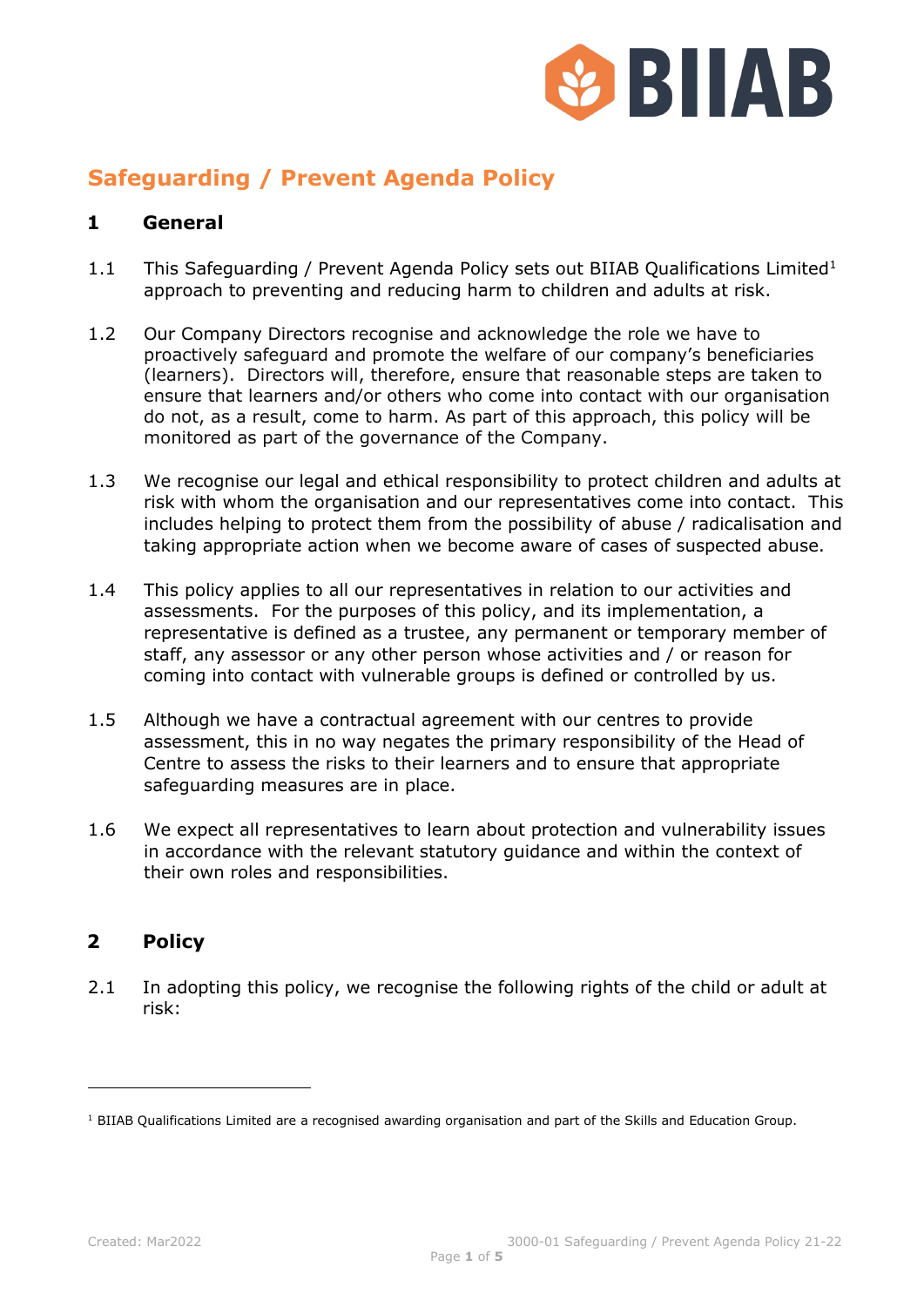

- to be given the support required to be healthy, safe and achieve through learning;
- to have equal rights to protection from abuse and exploitation / radicalisation;
- to expect the support of all adults in their needs for care and protection from harm or abuse;
- to be able to study for and obtain qualifications without fear of abuse, harm or neglect.
- 2.2 In trying to help deliver these rights, we will:
	- promote and prioritise the safety and wellbeing of children and adults at risk;
	- require employees and representatives to adopt the policy, ensure that everyone understands their roles and responsibilities in respect of safeguarding and is provided with the necessary information, training and support on safeguarding matters;
	- prevent the employment of individuals in work with children and / or adults at risk where they have been barred by the Disclosure and Barring Service (DBS) or are deemed to pose an unacceptable risk to vulnerable groups;
	- where appropriate request updates from appropriate individuals in relation to confirming any changes to the above;
	- ensure that appropriate action is taken in the event of any allegations or suspicions regarding harm to children or adults at risk in line with this policy;
	- ensure employees and representatives understand the prevent strategy and recognise vulnerability to radicalisation;
	- complete a risk assessment against this policy.
- 2.3 This policy seeks to manage effectively the risks associated with activities and events involving children and adults at risk through:
	- completing a risk assessment process;
	- implementing the required actions identified by the risk assessment process;
	- ensuring that the appropriate DBS or basic disclosure checks are conducted, depending on requirements and eligibility;
	- applying the principles of the Prevent Strategy.
- 2.4 This policy requires that any suspicions or allegations involving harm to children and adults at risk are reported immediately in writing to [complianceandregulation@BIIAB.co.uk.](mailto:complianceandregulation@BIIAB.co.uk) The Head of Compliance and Regulation will discuss immediately with the Director of Awarding Services to determine what action, if any, must be taken.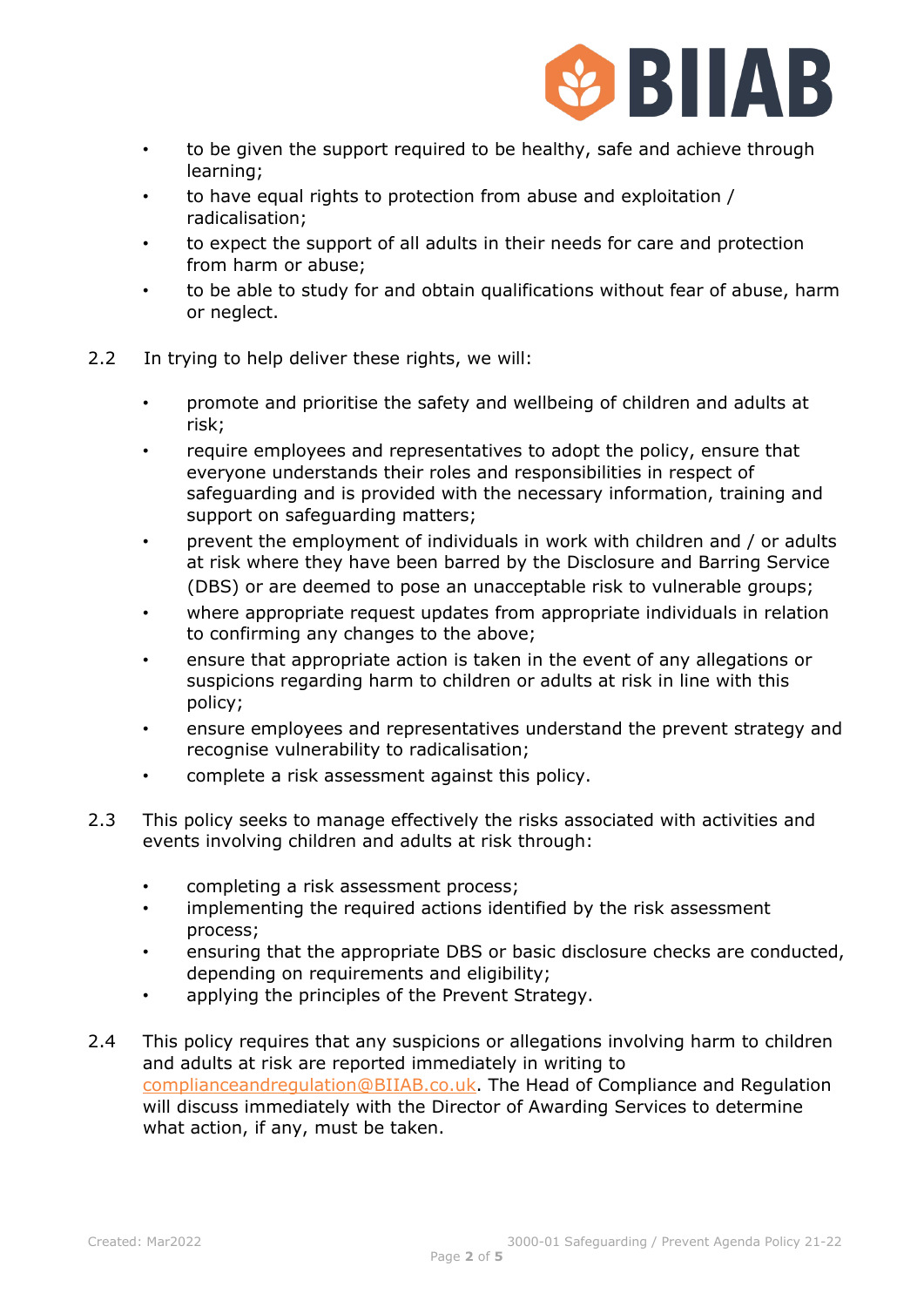

- 2.4.1 The Director of Awarding Services will liaise with the Chief Operating Officer and Board Representative, where appropriate throughout any potential / actual safeguarding incident. This will enable each situation to be investigated thoroughly, whilst treating the parties involved fairly and with sensitivity. It will also ensure that appropriate steps are taken as a result of any investigations, which may include contacting the police and / or satisfying the legal duty to refer information to the DBS as required.
- 2.4.2 All suspicions, allegations and investigations are kept confidential with incidents and actions logged on secure systems. Statistical and thematic information regarding safeguarding is reported internally on a monthly basis and quarterly to the Board to support compliance and good practice improvements.

## **3 Definitions**

- 3.1 A child is anyone under the age of 18.
- 3.2 An adult at risk (previously vulnerable adult) is defined as any person aged 18 years or over who is, or may be, at risk of abuse or neglect because of their need for support or personal circumstance. This could be due to, and not limited to, any of the following:
	- has a learning or physical disability;
	- has a physical or mental illness including addiction to alcohol or drugs;
	- receiving any form of health care;
	- is living in sheltered accommodation or residential accommodation e.g. care home;
	- is receiving domiciliary care in their own home;
	- is unable to protect himself / herself against significant harm or exploitation;
	- is detained in custody or under the supervision of the probation services.

### **4 Conduct**

4.1 All representatives are expected to uphold the highest levels of professional conduct in their dealings with children or adults at risk. This includes not only avoiding any physical, verbal or other conduct that could be construed as abusive, but also by not placing themselves in situations where they are open to false allegations and by protecting vulnerable individuals from possible abuse by others.

Representatives should never: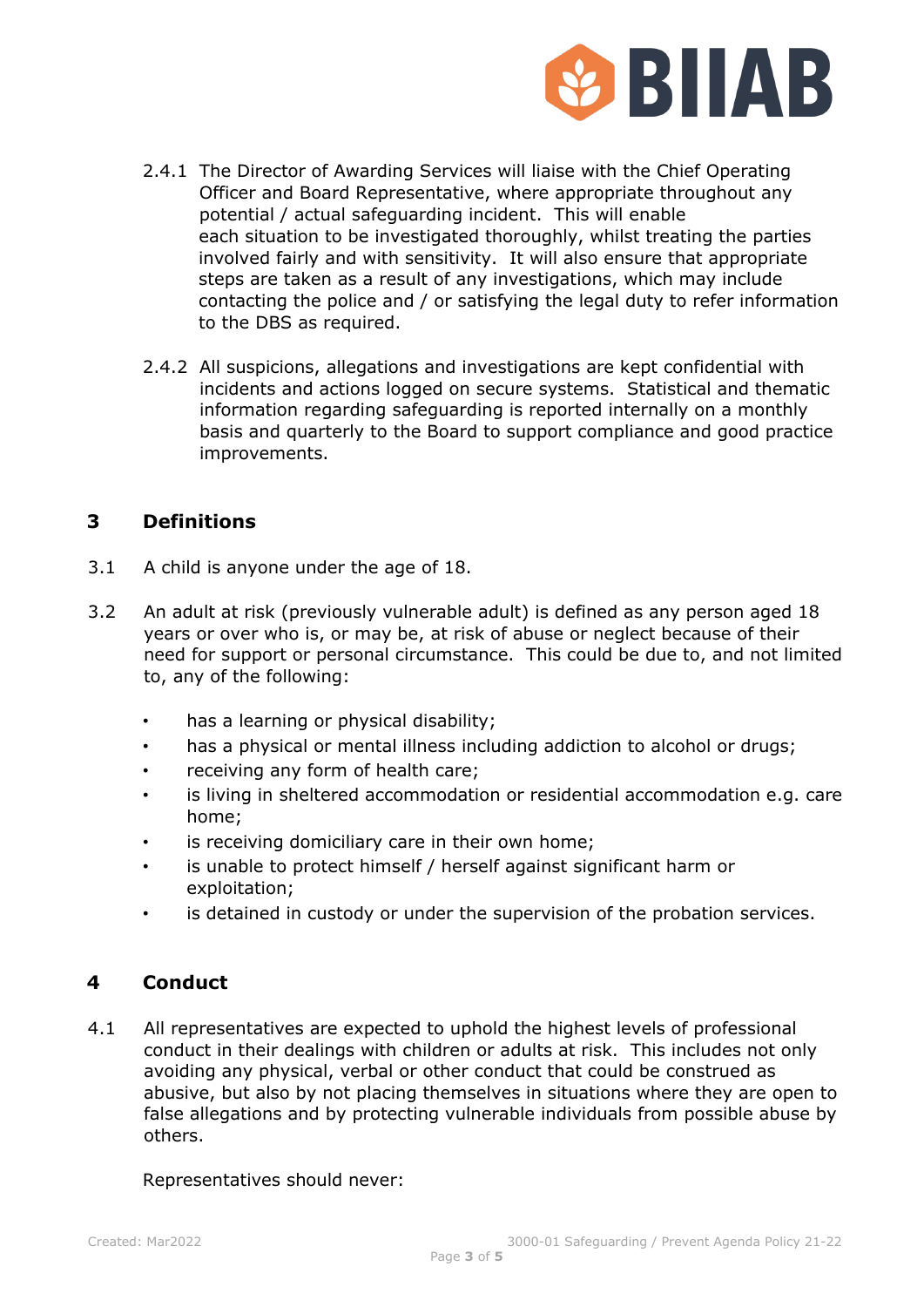

- stray from the task in their specification;
- be unnecessarily inquisitive do not ask for personal details that are not necessary for completion of the assessment;
- do or say anything that might make a learner / apprentice feel uncomfortable;
- be drawn into personal conversations or exchange personal contact details;
- befriend learners on personal social media sites;
- make suggestive or inappropriate<sup>[2](#page-3-0)</sup> remarks, even in fun, as this could be misinterpreted;
- sit or stand too close to the learner / apprentice;
- meet a learner / apprentice other than in the agreed assessment venue;
- allow learners to use language that aims to radicalise by supporting terrorism and forms of extremism;
- take a child or vulnerable adult alone in a car on journeys, however short.
- 4.2 If at any point representatives feel unsafe in a learner's / apprentice's company they should inform the Centre manager and  $\ell$  or the designated centre<sup>3</sup> safeguarding officer immediately and leave the premises and notify [complianceandregulation@BIIAB.co.uk](mailto:complianceandregulation@BIIAB.co.uk) immediately as described in section 2.4.

#### **5 Appropriate Material/Portfolios**

5.1 Care should be taken when selecting media to ensure the content is appropriate. Consideration should be given to the choice of materials selected by the learner / apprentice for use in portfolios and its acceptability or appropriateness.

Particular care must be given to texts, images or other media that could be inferred to be:

- offensive;
- sexually explicit;
- leading to discussions about sexual relationships;
- containing nudity or representations of sexual acts;
- promoting illegality or criminal behaviour;
- violent;
- describing or promoting abuse;

<span id="page-3-0"></span> $2$  Inappropriate behaviour can also occur over the telephone, email, social media or internet i.e. sexting, cyberbullying.  $3$ A 'Centre' in the context of this document applies to organisations, whether a training organisation, educational institution or employer that deliver BIIAB Qualifications Limited qualifications and / or assessments to individuals and as such has a duty of care with respect to the individual as a learner.